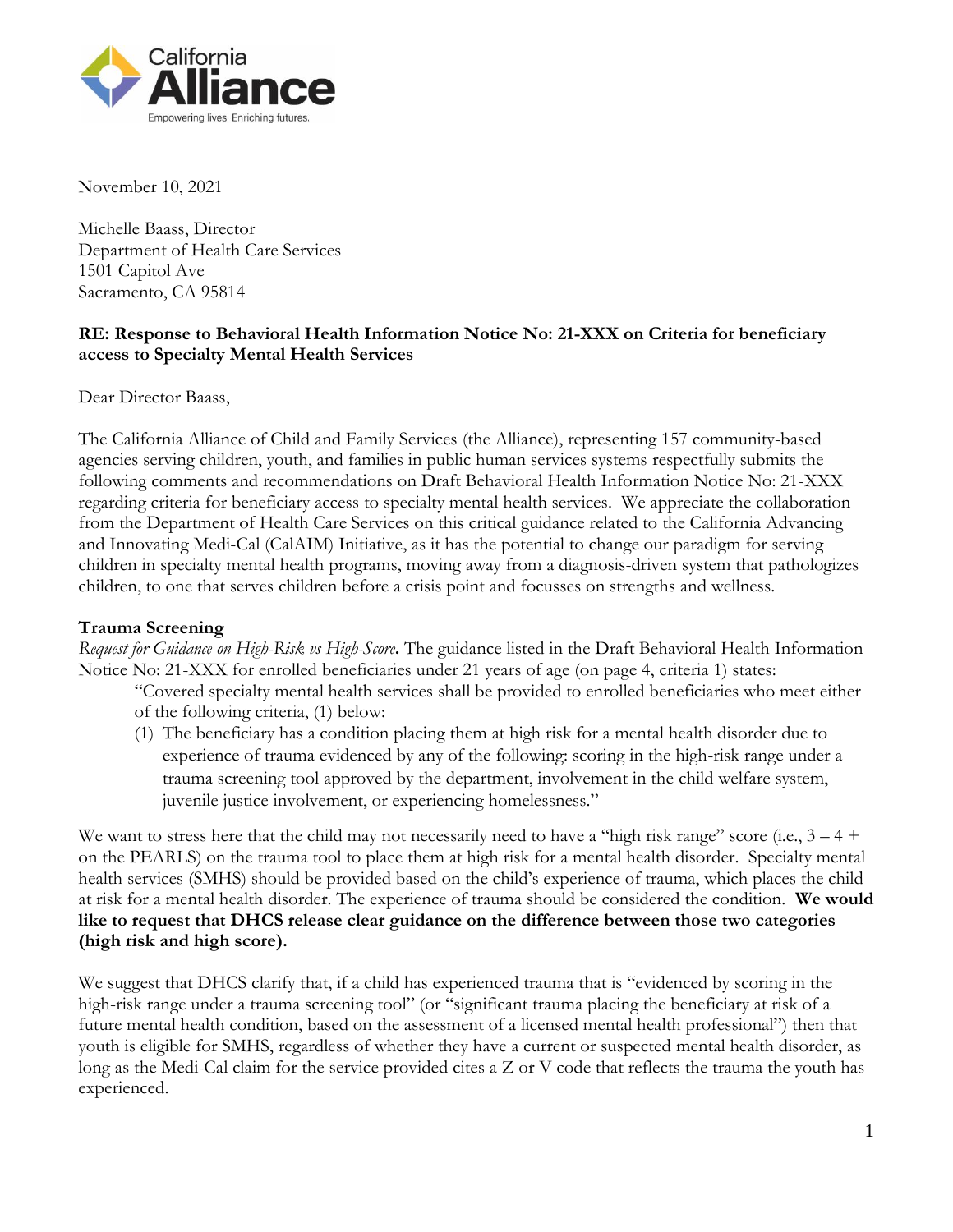

Children should be able to receive medically necessary services to help heal from their trauma without further diagnosis unless an additional diagnosis is warranted. For example, too often children in the child welfare system accumulate a long list of diagnoses that are stigmatizing, contradictory, and negatively impact them into adulthood. Children and youth have repeatedly raised the importance of not pathologizing them as a result of their trauma. Given the concerns about unnecessarily stigmatizing and pathologizing children who have experienced complex trauma, it is important to clarify that V and Z codes can and may also be used for children and youth receiving specialty mental health services based on criteria 1.

We strongly recommend that the State consider the Child and Adolescent Needs and Strengths Assessment (CANS), or related Crisis Assessment Tool (CAT) for use as approved trauma screening tools The IP-50 includes trauma exposure items as well as adjustment to trauma, indicating trauma symptoms irrespective of number of traumas. Further, requiring a certain number of traumas, e.g., 3-4+ on the PEARLS does not take into account that a single traumatic incident could have a significant impact on a child's mental health. For example, we know from recent research that exposure to community violence is correlated with high mental health needs (just as high or higher than interpersonal traumas). As such, a simple count of ACEs isn't sufficient to determine the mental health impacts and needs resulting from trauma exposure. As DHCS considers the PEARLS, CANS, and other trauma screening tools, it is important to note that a simple count of traumas is not sufficient to indicate high-risk. Recent ACEs research suggests that assigning weights to ACE questionnaire items can improve utility of the tool.

### **Assessments of Trauma: Flexibility Given Severe Workforce Shortage**

The Alliance recommends that, on page 5, under b) iii, that assessments to access SMHS do not just need to be completed by licensed or even licensed-eligible clinicians. Instead, if we can use the impact of trauma as a criterion for access, then we need to have a path forward where a peer support specialist and/or a mental health rehabilitation specialist (MHRS) can create the assessment that opens up services. We think it makes sense that it's "under the supervision" of a licensed or licensed-eligible person, but we should be thinking more expansively about who has the qualifications to assess the need for SMHS, especially in the midst of this workforce crisis. We believe this is the intent of this section, however, we request that guidance be provided by DHCS to clarify this point.

## **Request for Clarification on Claiming Codes for Children and Youth Receiving Specialty Mental Health Services based on Criteria (1)**

In the section entitled, "Additional Coverage Requirements and Clarifications" there is no explicit guidance on the use of claiming codes (including V or Z codes) for Medi-Cal billing for children or youth who are provided specialty mental health services because they are at high-risk for a mental health condition based on their experience of trauma under criteria (1). The following sentence, as written, would seem to only apply to criteria  $(2)(b)(ii)$  or  $(2)(b)(iii)$ :

> "In cases where services are provided due to a suspected mental health disorder that has not yet been diagnosed or due to significant trauma as noted above, options are available in the CMS approved ICD-10 diagnosis code list. Forexample, these include codes for "Other specified" and "Unspecified" disorders," or "Factors influencing health status and contact with health services" (i.e., Z codes)."

To avoid potential confusion, the BHIN could delete the word "significant" from the paragraph quoted above.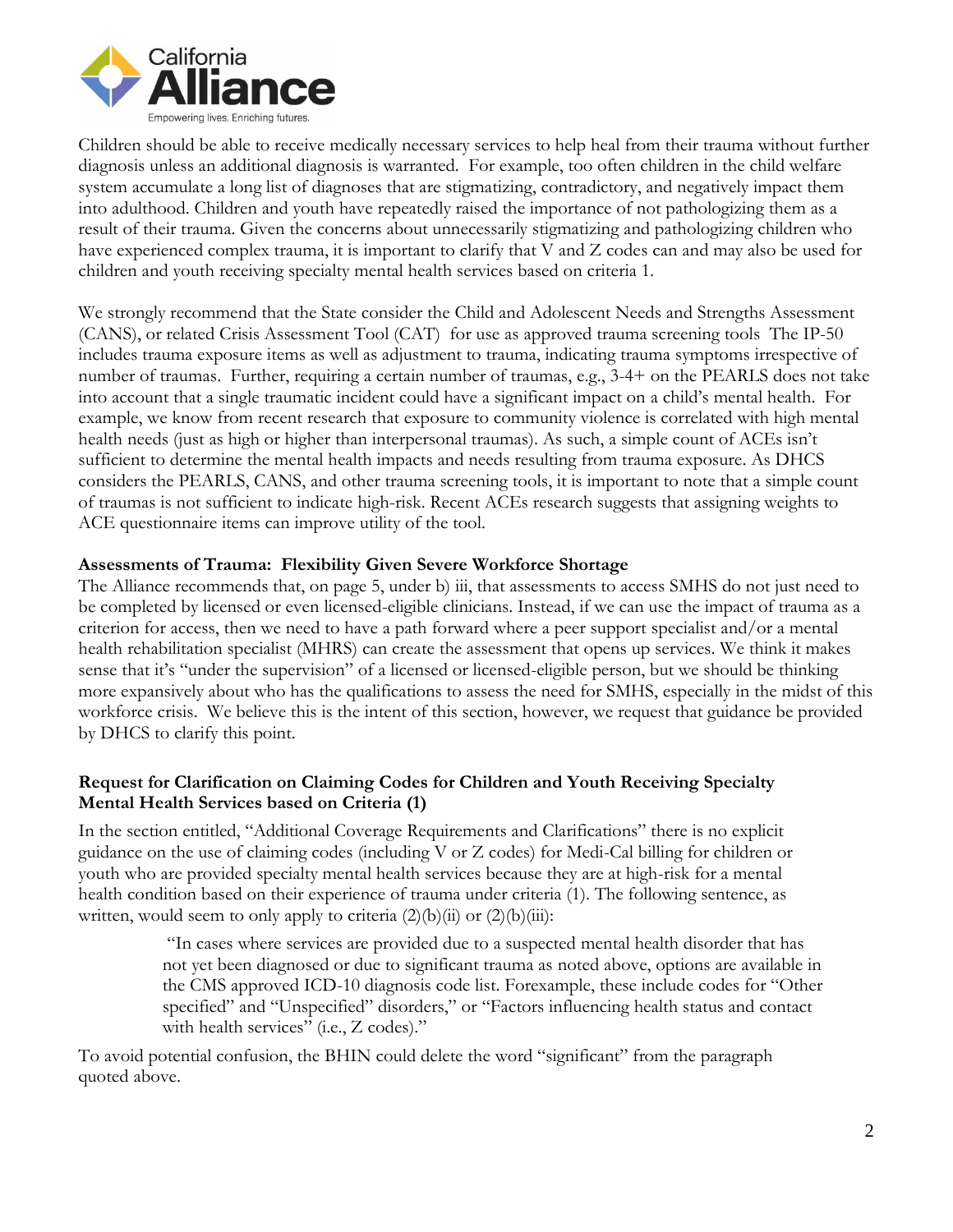

In addition, as discussed above, we strongly recommend adding a sentence to clarify that children or youth at high-risk for a mental health disorder due to their experience of trauma as described in criteria (1), do not need to have or receive a mental health diagnosis (apart from a Z or V code diagnosis) to receive ongoing specialty mental health services.

# **Recommend Broadening the Definition of Involvement in Child Welfare**

We appreciate that the definition for juvenile justice involvement is not limited to youth with an open case, and strongly recommend the definition for child welfare involvement be similarly expanded. Children who have previously been involved in the child welfare system, including youth who subsequently reunified with parents, emancipated, or had a guardian appointed are left out from the current definition even though they have experienced significant trauma whether or not their case is open. We recommend the following for the definition, aligned with the Family First Prevention Services Act:

**Involvement in child welfare means the following,** "The beneficiary has an open child welfare services case, or a beneficiary who is identified in a prevention plan as being at imminent risk of entering foster care (same as current definition of candidacy), but who can remain safely in the child's home or in a kinship placement as long as services available under the new title that are necessary to prevent the child's entry into foster care are provided. This would also include a child whose adoption or guardianship arrangement is at risk of a disruption or dissolution that would result in a foster care placement."

## **Juvenile Justice Involvement**

Because the EPSDT entitlement covers youth up to age 21, we recommend the term "criminal justice system involvement" as the category since 18-21 year olds would be in the adult system, and some younger youth are charged as adults.

### **Recommend Broadening the Definition of Homelessness**

We are also concerned about the narrow definition of homelessness as drafted especially as it pertains to youth, and feel that it will not fully capture those youth who are at risk of homelessness who our members are serving now. Therefore, we recommend the following definition which is taken from the **[McKinney-Vento](https://nche.ed.gov/legislation/mckinney-vento/) [Homeless Assistance Act:](https://nche.ed.gov/legislation/mckinney-vento/)**

*The term "homeless children and youths"--*

*(A) means individuals who lack a fixed, regular, and adequate nighttime residence (within the meaning of section 103(a)(1)); and*

*(B) includes--*

*(i) children and youths who are sharing the housing of other persons due to loss of housing, economic hardship, or a similar reason; are living in motels, hotels, trailer parks, or camping grounds due to the lack of alternative adequate accommodations; are living in emergency or transitional shelters; or are abandoned in hospitals;\** 

*(ii) children and youths who have a primary nighttime residence that is a public or private place not designed for or ordinarily used as a regular sleeping accommodation for human beings (within the meaning of section 103(a)(2)(C));*